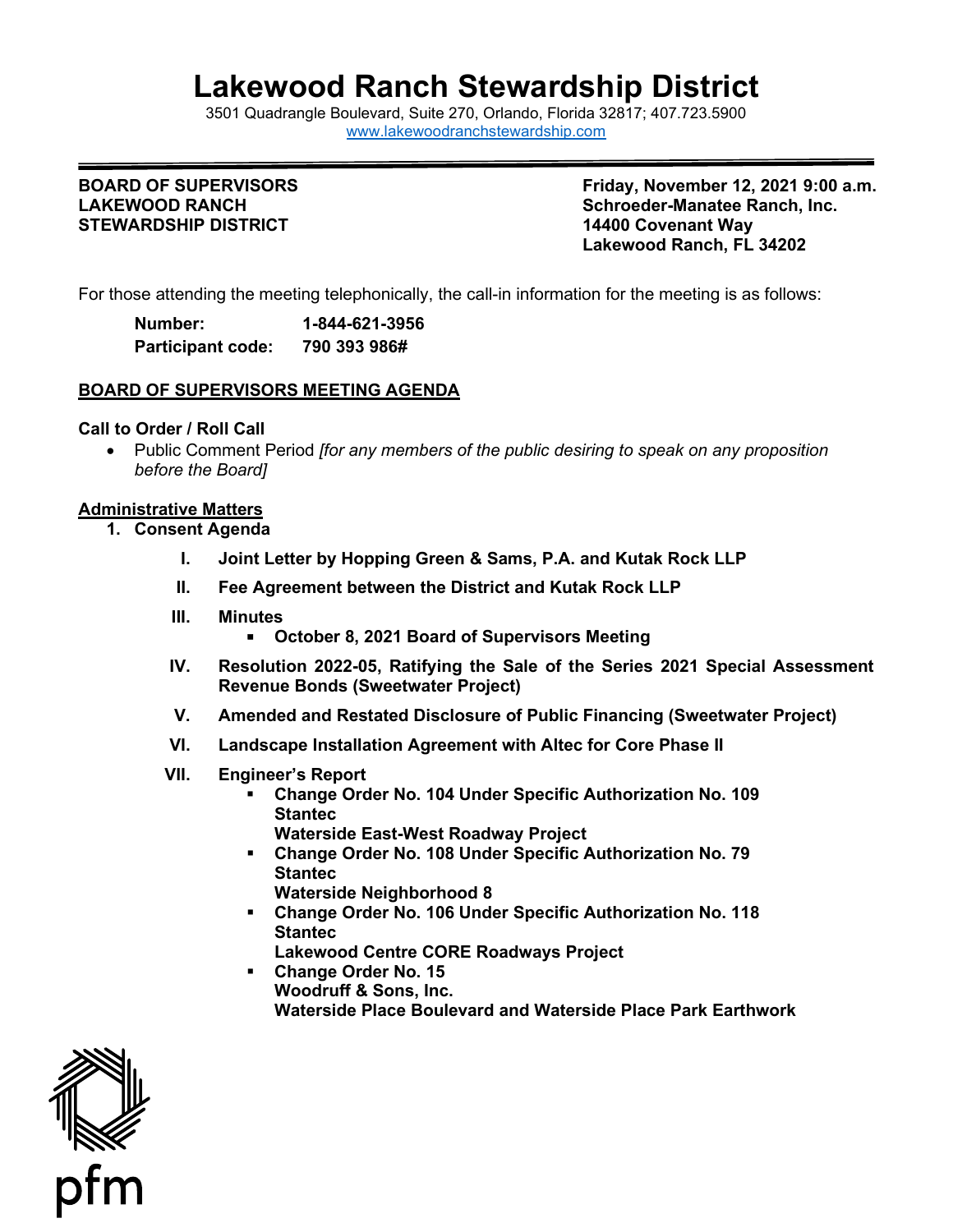**Waterside Park off of Deer Drive: 30" Corrugated Pipe, install additional cleanouts west of Volleyball Courts** 

 **Remove & reinstall underdrain in beach area; surcharge load of sand, quantity overrun – Volleyball sand** 

 **Change Order No. 4 MSB Services, LLC** 

 **Lorraine Rd & Rangeland Pkwy Traffic Signalization**

 **44th Ave E. Concrete add-ons sidewalk improvements (4 Ramps) on Lorraine at** 

- **Waterside Place Island Park Site Lighting and Electrical Change Order No. 1 Westcoast Electric Services, Inc. Cost to supply permit and NOC for Island Park Electrical Installation**
- **Change Order No. 4-Final Woodruff & Sons, Inc. White Eagle & Malachite / 44th Ave E Traffic Signals Final reconciliation of quantities (Sod and Concrete Curb & Gutter)**

## **Business Matters**

- **3. Consideration of Financing Matters Relative to Star Farms Project, Phase 1/2, Series 2021 Bonds** 
	- **A. Public Hearing on the Imposition of Special Assessment** 
		- **o** Public Comments
		- **o** Board Comments
	- **B. Supplemental Engineer's Report**
	- **C. Supplemental Assessment Methodology Report**
	- **D. Resolution 2022-06, Levying Special Assessments**
	- **E. Resolution 2022-07, Delegation Resolution** 
		- **a. Thirty-Sixth Supplemental Trust Indenture**
		- **b. Bond Purchase Contract**
		- **c. Preliminary Limited Offering Memorandum**
		- **d. Continuing Disclosure Agreement**
	- **F. Other Matters** *(provided under separate cover)*
- **4. Consideration of Financing Matters Relative to 2017 Lake Club Refinancing** 
	- **A. Term Sheets:** 
		- **a. Hancock Whitney**
		- **b. Bank United**
		- **c. Synovus**
- **5. Consideration of Landscape and Irrigation Maintenance Agreements**
	- **A. Altec for Core Phase II**
	- **B. NDL for Masters, Lorraine to Players**
	- **C. NDL for Lorraine SE Sector**
- **6. Consideration of Employee Handbook**
- **7. Consideration of Empower Retirement Proposal for 457B Plan for Stewardship Employees**

## **Financial Matters**

**8. Draw Requests** *(provided under separate cover)*